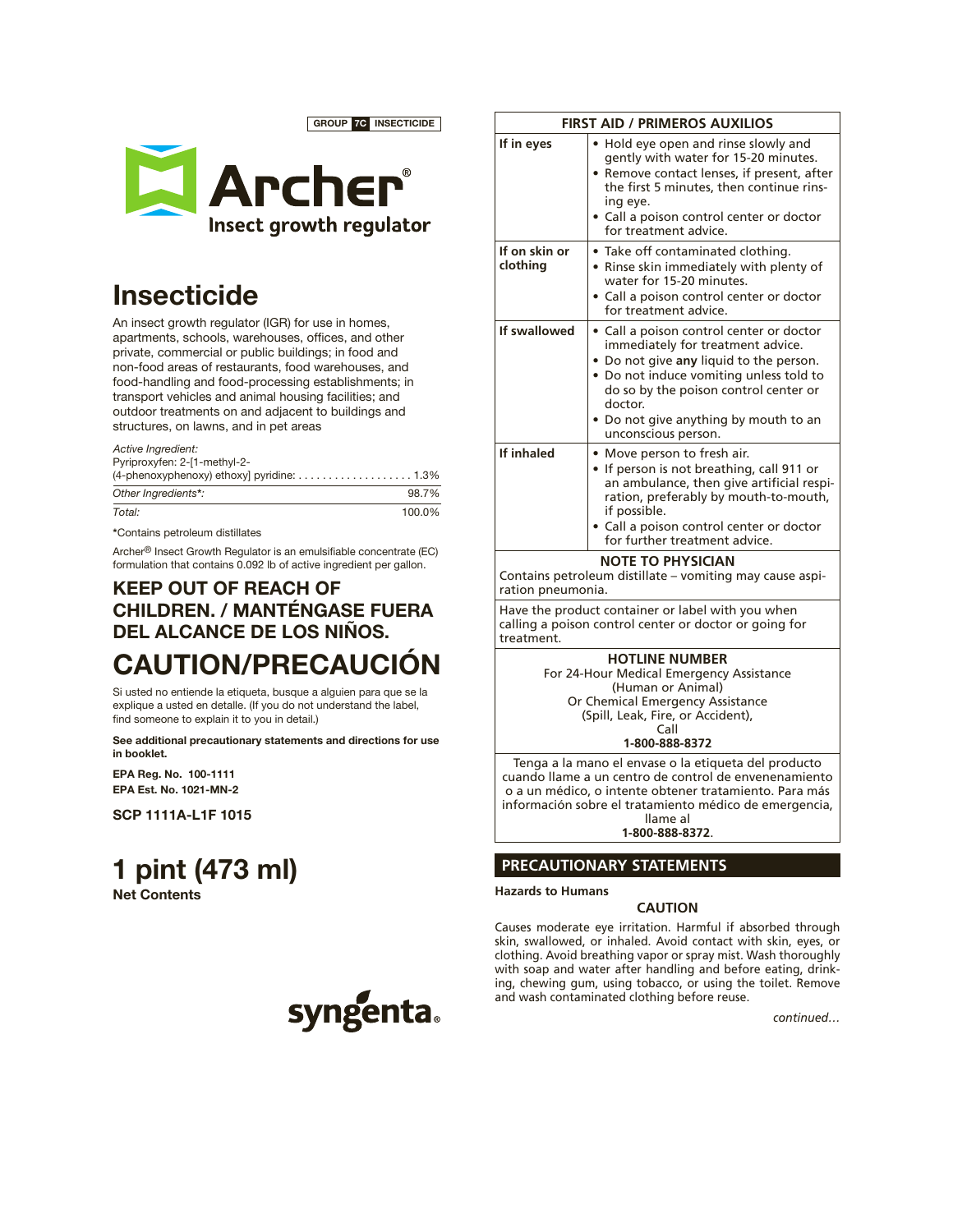### **PRECAUTIONARY STATEMENTS** *(continued)*

### **Environmental Hazards**

This product is toxic to fish and aquatic invertebrates. Drift and runoff may be hazardous to aquatic organisms in water adjacent to treated areas.

For terrestrial uses: Do not apply directly to bodies of water, or to areas where surface water is present, or to intertidal areas below the mean high water mark. Do not contaminate water when disposing of equipment wash water or rinsate.

#### **Physical or Chemical Hazards**

**Combustible: Do not** use or store near heat or open flame.

**Do not** use this product in or on electrical equipment due to possibility of shock hazard.

### **CONDITIONS OF SALE AND LIMITATION OF WARRANTY AND LIABILITY**

**NOTICE:** Read the entire Directions for Use and Conditions of Sale and Limitation of Warranty and Liability before buying or using this product. If the terms are not acceptable, return the product at once, unopened, and the purchase price will be refunded.

The Directions for Use of this product must be followed carefully. It is impossible to eliminate all risks inherently associated with the use of this product. Crop injury, ineffectiveness or other unintended consequences may result because of such factors as manner of use or application, weather or crop conditions, presence of other materials or other influencing factors in the use of the product, which are beyond the control of SYNGENTA CROP PROTECTION, LLC or Seller. To the extent permitted by applicable law, Buyer and User agree to hold SYNGENTA and Seller harmless for any claims relating to such factors.

SYNGENTA warrants that this product conforms to the chemical description on the label and is reasonably fit for the purposes stated in the Directions for Use, subject to the inherent risks referred to above, when used in accordance with directions under normal use conditions. To the extent permitted by applicable law: (1) this warranty does not extend to the use of the product contrary to label instructions, or under abnormal conditions or under conditions not reasonably foreseeable to or beyond the control of Seller or SYNGENTA, and (2) Buyer and User assume the risk of any such use. TO THE EXTENT PERMITTED BY APPLICABLE LAW, SYNGENTA MAKES NO WARRANTIES OF MERCHANTABILITY OR OF FITNESS FOR A PARTICULAR PURPOSE NOR ANY OTHER EXPRESS OR IMPLIED WARRANTY EXCEPT AS WARRANTED BY THIS LABEL.

To the extent permitted by applicable law, in no event shall SYNGENTA be liable for any incidental, consequential or special damages resulting from the use or handling of this product. **TO THE EXTENT PERMITTED BY APPLICABLE LAW, THE EXCLUSIVE REMEDY OF THE USER OR BUYER, AND THE EXCLUSIVE LIABILITY OF SYNGENTA AND SELLER FOR ANY AND ALL CLAIMS, LOSSES, INJURIES OR DAMAGES (INCLUD-ING CLAIMS BASED ON BREACH OF WARRANTY, CONTRACT, NEGLIGENCE, TORT, STRICT LIABILITY OR OTHERWISE) RESULT-ING FROM THE USE OR HANDLING OF THIS PRODUCT, SHALL BE THE RETURN OF THE PURCHASE PRICE OF THE PRODUCT OR, AT THE ELECTION OF SYNGENTA OR SELLER, THE REPLACE-MENT OF THE PRODUCT.**

SYNGENTA and Seller offer this product, and Buyer and User accept it, subject to the foregoing Conditions of Sale and Limitation of Warranty and Liability, which may not be modified except by written agreement signed by a duly authorized representative of SYNGENTA.

### **DIRECTIONS FOR USE**

It is a violation of Federal law to use this product in a manner inconsistent with its labeling.

Read all precautions and use directions completely before use.

**FAILURE TO FOLLOW THE DIRECTIONS FOR USE AND PRE-CAUTIONS ON THIS LABEL MAY RESULT IN POOR INSECT CONTROL OR ILLEGAL RESIDUES.**

**USE DIRECTIONS ARE ORGANIZED INTO THE FOLLOW-ING SECTIONS:**

Section 1.0: Product Information

Section 2.0: Use Sites

- Section 3.0: Mixing Directions
- Section 4.0: Treatments in Food-Handling Establishments

Section 5.0: Application Directions

Section 6.0: Use Directions for Specific Pests

Section 7.0: Resistance Management

### **1.0. PRODUCT INFORMATION**

The active ingredient in Archer Insect Growth Regulator is pyriproxyfen, an insect growth regulator that mimics juvenile hormone occurring naturally in insects. Pyriproxifen primarily affects the immature life stages of the target insect, preventing the normal development of adult forms. In some insect species, such as fleas and flies, Archer Insect Growth Regulator also has activity on adults by affecting the reproductive organs, resulting in a reduction of the reproductive capability of these pests.

Archer Insect Growth Regulator will control listed pests, including ants, cockroaches, crickets, fleas, litter beetles, ticks, and flying insect pests in and around homes and apartments; food and non-food storage and preparation areas of agricultural, industrial, institutional and commercial buildings; and transport vehicles. Archer Insect Growth Regulator may be used around structures with treatments to soil, mulch, perimeter landscape plantings or grass to prevent indoor invasion by listed pest species.

- Use of Archer Insect Growth Regulator provides effective control of listed pests by preventing the development of juvenile pest stages.
- Archer Insect Growth Regulator can be used as part of an integrated pest management (IPM) program, in combination with other insecticides or alone, and as an aid to prevent the development of insecticide resistance. See **Section 7.0** for more information.
- Archer Insect Growth Regulator is stable in sunlight for up to 14 days, delivering effective residual control of outdoor pests such as fleas and cockroaches, even in areas with direct sunlight.
- When used as directed, Archer Insect Growth Regulator retains activity against pre-adult fleas for up to 7 months and pre-adult cockroaches for up to 6 months.
- Archer Insect Growth Regulator reduces egg production in house flies and prevents larval development into adults.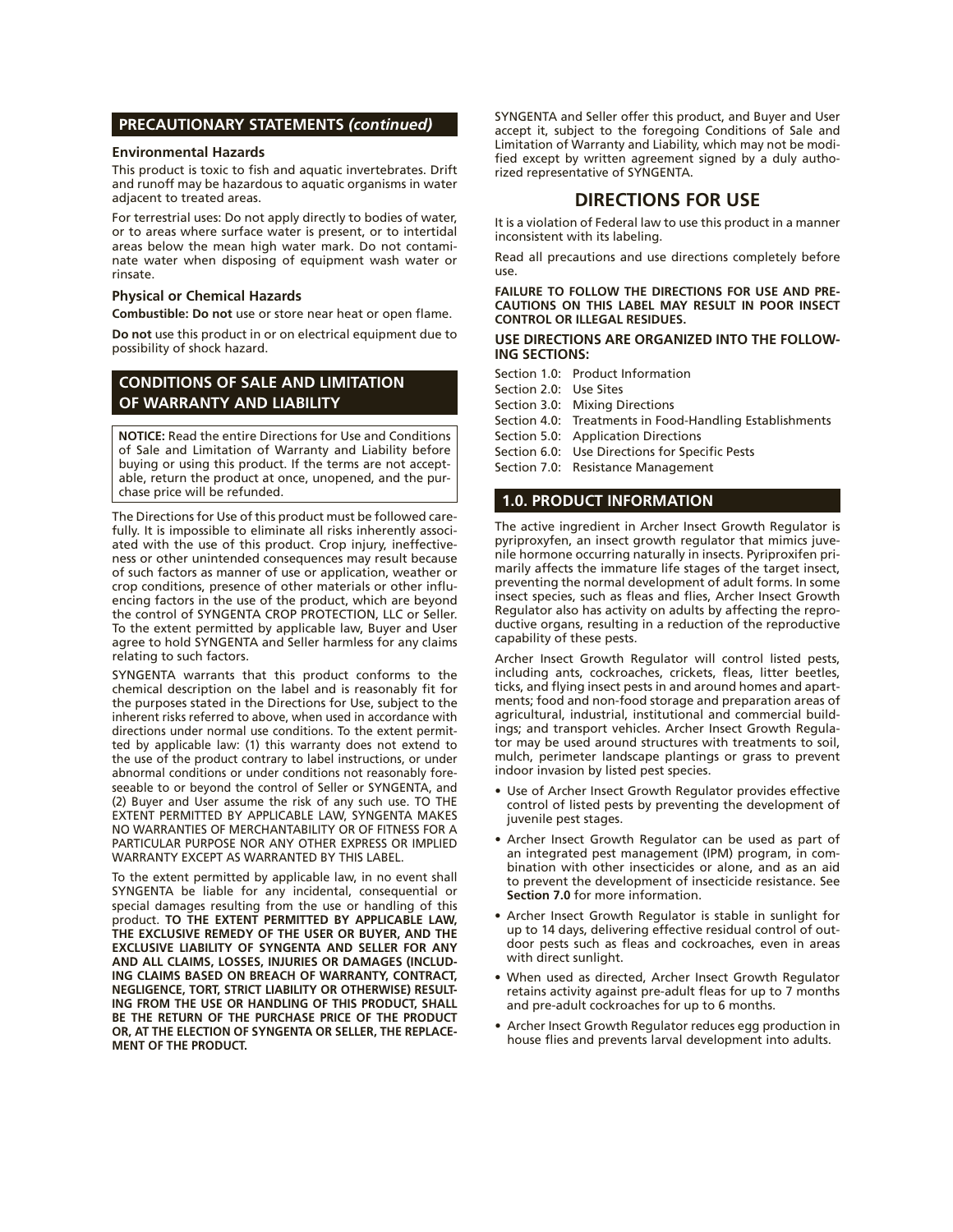### **1.1. USE RESTRICTIONS**

For best results, follow directions for specific use areas.

- **• Do not** apply directly to any natural bodies of water, such as ponds, lakes, streams, rivers, marshes, and estuaries.
- **• Do not** allow adults, children, or pets to contact treated surfaces until area treated has completely dried.
- When used to treat rooms in hospitals, convalescent facilities, or nursing homes, patients must be removed prior to treatment. **Do not** allow patients to return to the treated rooms until rooms have been ventilated thoroughly for two hours after treatment.
- **• Do not** apply to aircraft cabins.
- **• Do not** apply directly to raw agricultural food/feed commodities in warehouses or transportation vehicles. Archer Insect Growth Regulator may be applied in storage areas where sealed food items, such as bottled, boxed, or canned items, are stored so that contact with food or feed items is unlikely.
- **• Do not** apply Archer Insect Growth Regulator to interior areas of animal-production facilities or pet kennels when animals are present. Allow treated areas to dry before returning animals to treated areas of facility.
- **• Do not** apply directly to domestic animals and pets.

### **1.2. USE PRECAUTIONS**

- Avoid excessive wetting of carpet, draperies, and furniture. Always test in a hidden area prior to use, as some natural and synthetic fibers may be adversely affected by any liquid product.
- Archer Insect Growth Regulator does not stain surfaces when used as directed. Some fibers or surfaces may be affected by an application of any liquid product. If staining is a concern, test the spray dilution in a small, inconspicuous area prior to application.
- When making an application to vinyl siding, treat a small area and allow it to dry. Some types of vinyl siding, particularly if aged or weathered, may show some staining after application of an emulsifiable concentrate product.

### **2.0. USE SITES**

**Table 1: Examples of specific areas where Archer Insect Growth Regulator treatments may be made include, but are not limited to, the areas listed below.**

aircraft (cargo areas only) animal quarters animal research facilities apartments attics bakeries barns bathrooms basements bed frames bedrooms bottling facilities cabinets cabins box springs breweries buses cafeterias candy plants cargo holds carpets casinos closets coffee houses commercial buildings condominiums crawl spaces dairies decks dens dog houses dog kennels dormitories draperies drugstores egg production facilities factories farm buildings feedlots floors flour mills food-handling areas\* food-packing plants\* food-processing plants\* food-storage areas\* food warehouses\* funeral parlors garages

garbage cans gazebos grain storage facilities grocery stores homes hospitals hotels indoor eating establishments industrial plants institutions institutional dining areas jails kennels kitchens landscape plantings lawns livestock housing (unoccupied) living rooms locker rooms mattresses meat and produce canneries meat processing plant mess halls mobile canteens mobile homes motels mulch nursing homes office buildings outdoor eating establishments outdoor pet or animal runs or enclosures pantries patios pet bedding pet carriers pet grooming parlors pet living/sleeping area pet stores porches poultry houses (unoccupied) prisons public buildings railroad cars rugs

schools and child care centers ships soil storage areas stored food areas stored food warehouses stores supermarkets swine facilities (unoccupied) theaters tobacco plants and warehouses townhouses trailers trains transport vehicles upholstered furniture utility rooms veterinaries warehouses washrooms yards zoos

**\***See **Section 4.0** for special instructions.

recreation vehicles restaurants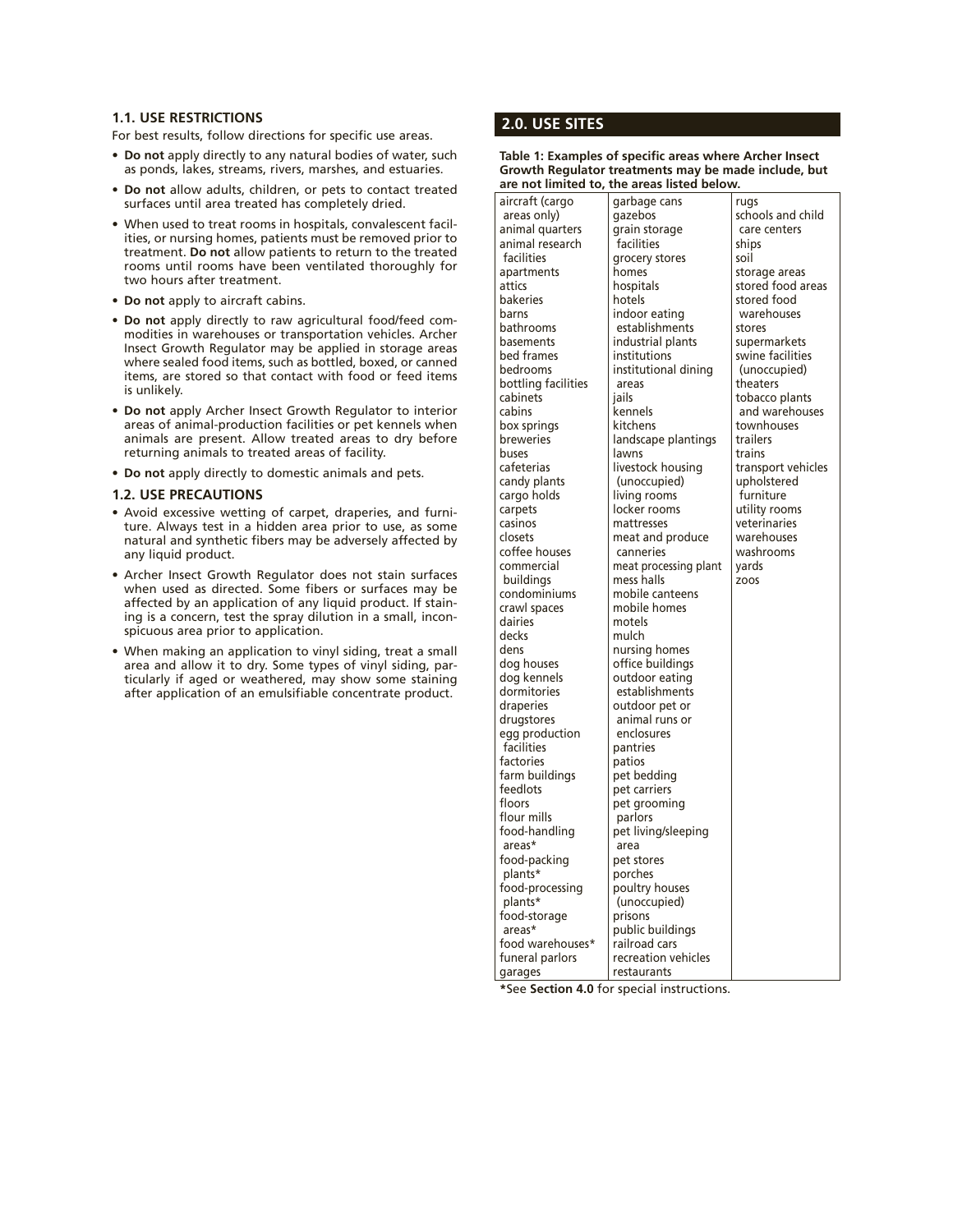### **3.0. MIXING DIRECTIONS**

Archer Insect Growth Regulator is an emulsifiable concentrate (EC).

Archer Insect Growth Regulator is intended to be mixed with water and applied with application equipment, such as hand-held, backpack, or power spray equipment (see Tables 2 and 3). Prepare an application dilution according to the rate recommendation for the target pest given in Table 4.

### **Mixing Sequence:**

- 1. Fill applicator container  $1/2$  full with water.
- 2. Add the amount of Archer Insect Growth Regulator to container as recommended in the rate table for the listed pest.
- 3. Shake, stir, or agitate.
- 4. Fill applicator tank with water to final volume recommended in rate table.
- 5. Re-agitate.
- 6. To ensure optimal control, prepared dilutions should be used within 24 hours and should be re-agitated if diluted material is not used for several hours.

### **3.1. Use Rates for Interior or Exterior Low-Volume Applications:**

### **Table 2: Mixing Directions for Interior or Exterior Low-Volume Applications**

| <b>Amount of Archer</b><br>per gallon of water | <b>Amount of Archer</b><br>per unit area <sup>1</sup> |               |
|------------------------------------------------|-------------------------------------------------------|---------------|
| (% Pyriproxifen<br>in dilution)                | $1,000$ sq ft                                         | $1,500$ sq ft |
| 1.0 fl oz (0.01%)                              | $1.0 f$ l oz                                          | $1.5$ fl oz   |
| 1.5 fl oz (0.015%)                             | $1.5$ fl oz                                           | 2.25 fl oz    |
| 2.0 fl oz (0.02%)                              | $2.0 f$ l oz                                          | $3.0 f$ l oz  |

1 For interior applications by hand sprayers, use 1 gallon of finished dilution per 1,500 sq ft surface area. For exterior hand sprayer or backpack applications, 1-3 gallons of finished dilution per 1,000 sq ft is recommended.

### **3.2. Use Rates for Exterior High-Volume Sprays**

**Table 3: Mixing Directions for Exterior High-Volume Power Sprays1:**

| <b>Desired Dilution</b>         | Amount of Archer per volume<br>of finished dilution |                     |
|---------------------------------|-----------------------------------------------------|---------------------|
| (% Pyriproxifen<br>in Dilution) | 25 gallons<br>mixed                                 | 50 gallons<br>mixed |
| 0.001%                          | $2.5$ fl oz                                         | 5 fl oz             |
| 0.002%                          | $5.0$ fl oz                                         | $7.5f$ loz          |
| 0.003%                          | $7.5f$ loz                                          | 15 fl oz            |

1 For exterior high-volume applications (power sprays), 4-10 gallons of finished dilution per 1,000 sq ft is suggested.

### **3.3. Treatments in Combination with an Adulticide**

Archer Insect Growth Regulator may be combined with other insecticides to enhance control of adult insects, such as Arilon®, Demand®, Demon®, or Tandem® insecticides. The combination provides for immediate control of adult fleas, cockroaches, crickets, and flying insects, while inhibiting the development of the immature stages of the pest insect. This application should conform to use precautions and use directions for both products.

### **4.0. TREATMENTS IN FOOD-HANDLING ESTABLISHMENTS**

#### **(Places other than private residences in which food is held, processed, prepared, or served)**

### **4.1. Applications in Nonfood Areas**

Archer Insect Growth Regulator may be applied as a general surface, spot, or crack-and-crevice treatment in nonfood areas. Nonfood areas include areas such as garbage rooms, lavatories, floor drains (to sewers), entries and vestibules, offices, locker rooms, machine rooms, boiler rooms, garages, mop closets, and storage (after canning or bottling).

### **4.2. Applications in Food Areas**

Archer Insect Growth Regulator may be applied as a general surface, spot, or crack-and-crevice treatment in food areas of food-handling establishments, restaurants, or other areas where foods are commercially prepared or served. Food areas of food-handling establishments include areas for receiving, serving, storage (dry, cold, frozen, raw), packaging (canning, bottling, wrapping, boxing), preparing (cleaning, slicing, cooking, grinding), edible waste storage, and enclosed processing systems (mills, dairies, edible oils, syrups). Archer Insect Growth Regulator may only be used in serving areas when facility is not in operation or food is not exposed. Serving areas are areas where prepared foods are served, such as dining rooms, but excluding areas where foods may be prepared or held. In the home, all food-processing surfaces and utensils should be covered during treatment or thoroughly washed and rinsed with potable water before use.

### **4.3. Applications in and around Food Warehouses**

Archer Insect Growth Regulator may be applied as a general surface, fogging/ULV, spot, or crack-and-crevice treatment in food and nonfood storage warehouses or in warehouses where direct contact with stored food items is not anticipated. Apply to all areas that may harbor pests, including under and between pallets. Warehouses used to store raw or cured tobacco may only be treated when empty and may only be used to store tobacco again when treatments have completely dried.

### **5.0. APPLICATION DIRECTIONS**

Archer Insect Growth Regulator should be mixed in water, using the marked increments on the squeeze-and-pour bottle according to the rates in the following table. For crack-and-crevice or spot treatments, follow the rate per gallon of water**\***. For area and general surface treatment, follow the rate per unit area**\*\*** to ensure good coverage.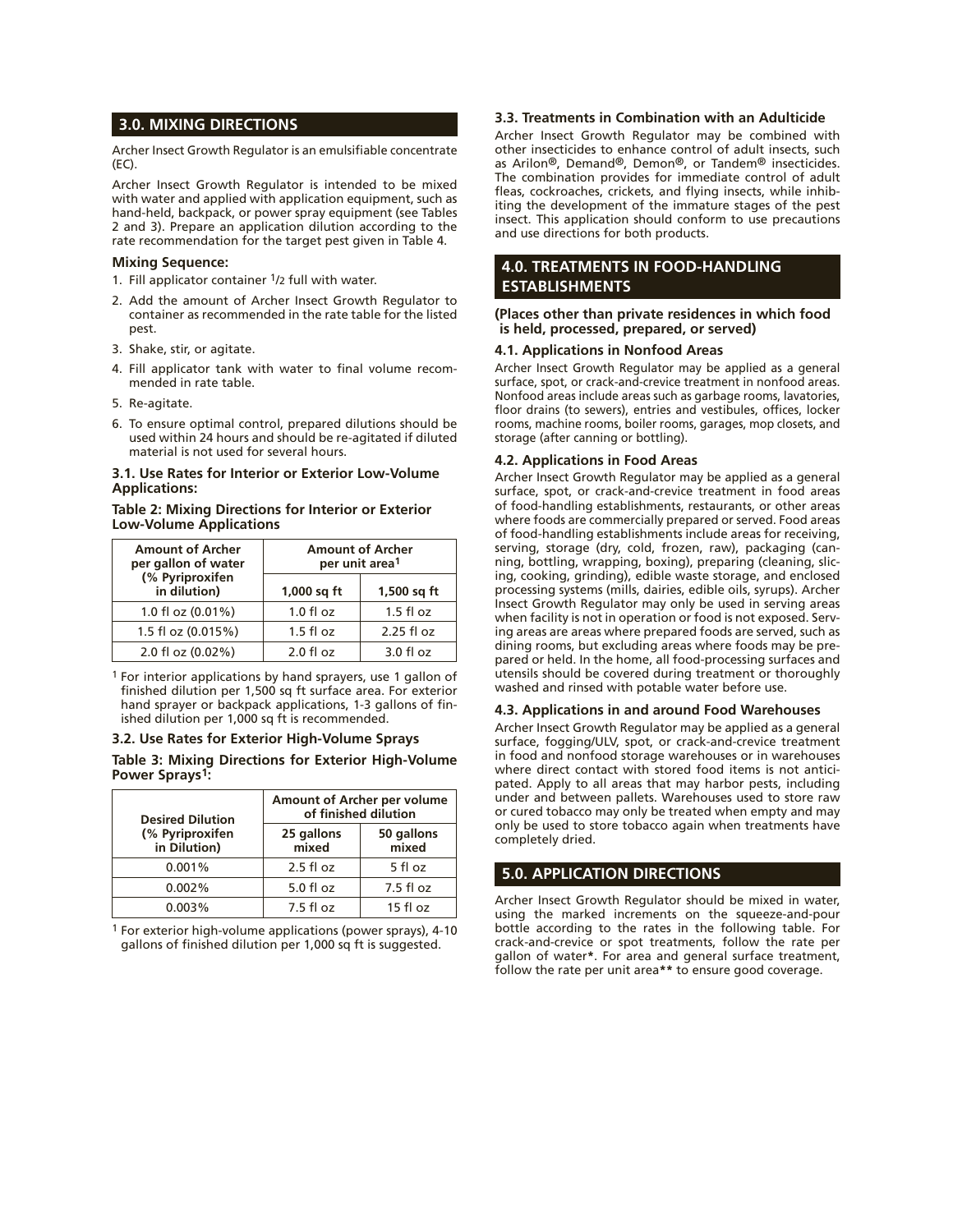### **5.1. Use Rates by Pest**

### **Table 4: Recommended Application Rates for Listed Pests:**

| Pest                                                                                                                                                                                                                          | *Amount of<br>Archer per<br>gallon water                                                    | **Amount of<br>Archer per<br>unit area                                                                                                                                             | <b>Comments</b>                                                                                                                                          |
|-------------------------------------------------------------------------------------------------------------------------------------------------------------------------------------------------------------------------------|---------------------------------------------------------------------------------------------|------------------------------------------------------------------------------------------------------------------------------------------------------------------------------------|----------------------------------------------------------------------------------------------------------------------------------------------------------|
| Section 6.1                                                                                                                                                                                                                   | 2 fl oz/gal                                                                                 | 2 fl oz/                                                                                                                                                                           | Apply to nesting and                                                                                                                                     |
| Ants                                                                                                                                                                                                                          | $(0.02\%)$                                                                                  | 1,000 sq ft                                                                                                                                                                        | traveled areas.                                                                                                                                          |
| Section 6.2<br>Carpet beetles<br>Fleas<br>Ticks <sup>1</sup>                                                                                                                                                                  | 1 fl oz/gal<br>$(0.01\%)$                                                                   | 1 fl oz/<br>1,500 sq ft                                                                                                                                                            | Increase carrier (water)<br>volume as necessary for<br>penetration of dense<br>materials, e.g., thick<br>carpet and vegetation<br>along exterior walls.  |
| Section 6.3<br>Cockroaches<br>(such as German,<br>Asian, and<br>brown-banded)<br>Crickets                                                                                                                                     | 2 fl oz/gal<br>$(0.02\%)$                                                                   | 2 fl oz/<br>1,000 sq ft                                                                                                                                                            | Increase carrier (water)<br>volume as necessary for<br>good surface wetting<br>(e.g., in mulch) along<br>exterior walls.                                 |
| Section 6.4<br>Flying insects:                                                                                                                                                                                                | 1 fl oz/gal<br>$(0.01\%)$                                                                   | 1 fl oz/<br>1,500 sq ft                                                                                                                                                            | Wet surfaces used for<br>resting and breeding.                                                                                                           |
| Flies<br>Gnats<br>Midges<br>Mosquitoes<br>Moths                                                                                                                                                                               | For Fogging/<br>ULV where<br>allowed:<br>$1.5f$ loz<br>diluted in<br>appropriate<br>carrier | For Fogging/<br>ULV where<br>allowed:<br>$1.5f$ loz<br>diluted in<br>appropriate<br>carrier per<br>12,000 cu ft                                                                    |                                                                                                                                                          |
| Section 6.5<br>Litter beetles:<br>Carrion beetles <sup>2</sup><br><b>Dermestids</b><br>Darkling beetles<br>Hide beetles <sup>2</sup>                                                                                          | 1 fl oz/gal<br>$(0.01\%)$                                                                   | 1 fl oz/<br>1,000 sq ft or<br>1.000 linear ft<br>for crack and<br>crevice                                                                                                          | Wet surfaces used for<br>resting and breeding.<br>Increase carrier (water)<br>volume as necessary for<br>penetration of litter<br>and bedding materials. |
| Section 6.6<br>Stored product<br>pests:<br>Cigarette beetles<br>Confused flour                                                                                                                                                | 1.5 fl oz/gal<br>$(0.01\%)$                                                                 | $1.5$ fl oz/<br>1,500 sq ft<br>or 1,000 linear<br>feet for crack-<br>and-crevice                                                                                                   | To provide more<br>immediate control of<br>adult insects, use in<br>conjunction with an<br>adulticide.                                                   |
| beetles<br>Dermestid<br>beetles<br>Indian meal moth<br>Lesser arain<br>borers<br>Merchant grain<br>beetles<br><b>Red flour beetles</b><br>Rice moths<br>Saw-toothed<br>grain beetles<br>Tobacco moths<br>Warehouse<br>beetles |                                                                                             | For fogging/<br><b>ULV</b><br>applications<br>where<br>allowed.<br>dilute<br>1.5 fl oz in an<br>appropriate<br>carrier and<br>apply at a rate<br>of 1.5 fl oz per<br>12,000 cu ft. | If application is<br>being made in food<br>areas, read and follow<br>instructions listed in<br>Section 4.0.                                              |

Common units of measure: 1 fl  $oz = 28$  mL; 1 pt = 16 fl oz; 1 gallon =  $3.8 L$ 

1In CA, only for use on Lone Star ticks

2Not approved for use in CA

### **6.0. USE DIRECTIONS FOR SPECIFIC PESTS**

### **6.1. CONTROL OF ANTS**

### **Indoor Application**

Apply Archer Insect Growth Regulator as a general surface, spot, or crack-and-crevice treatment as part of an integrated pest management program. Use Archer Insect Growth Regulator at the rate of 2 fl oz/1000 sq ft to interior areas where ants are foraging. For best results, use Archer Insect Growth Regulator in combination with baits such as Advion Ant Gel Bait or Optigard Ant Gel Bait and/or residual spray treatments such as Arilon, Demand, Demon, or Tandem.

If application is made in a food-handling establishment, see **Section 4.0** for additional instructions.

### **Outdoor Application**

Apply Archer Insect Growth Regulator as a broadcast, spot, or crack-and-crevice treatment to outdoor surfaces. Apply 2.0 fl oz/1,000 sq ft to the perimeter of structures (in a 6- to 10-ft band) and to ant trails and foraging areas of lawns and landscaped areas. Treat ant mounds directly so that thorough coverage is achieved. Archer Insect Growth Regulator may be used in combination with baits or adulticides as part of an integrated pest management program. For outdoor power spraying with higher application volumes (5-10 gal/1,000 sq ft), use 5-15 fl oz/50 gallons water. (Refer to mixing table above.)]

### **6.2. CONTROL OF CARPET BEETLES, FLEAS, AND TICKS**

Archer Insect Growth Regulator acts on immature stages of carpet beetles, fleas, and ticks to prevent the development of adults. Archer Insect Growth Regulator causes a gradual reduction and elimination of the pest population by breaking the reproductive cycle by stopping the normal development of immature pest stages. Archer Insect Growth Regulator prevents the laying of viable eggs, affects the molting of flea larvae, and blocks normal development into adult fleas. Archer Insect Growth Regulator can sterilize adult female fleas and can control adults by disrupting the normal function of reproductive organs.

As part of a complete flea and tick control program, Archer Insect Growth Regulator can be used alone or mixed with an adulticide, prior to or during the flea and tick season. Application of Archer Insect Growth Regulator to areas where pets and other animals are known to frequent, and where previous infestations have been known to occur, will prevent the emergence of adult ticks and fleas by affecting immature stages. This early usage, when used as directed, could reduce the need for additional insecticides during the flea and tick season. Treatment of these areas before the fleas become biting and reproductive adults will aid in reducing developing populations.

Flea and tick control on pets is important to the prevention of the introduction of adult fleas. For best results, pets should be treated with an EPA-registered on-animal insecticide, or an effective flea powder, spray, dip, shampoo, or systemic product, as part of a complete flea and tick control program to complement the activity of Archer Insect Growth Regulator.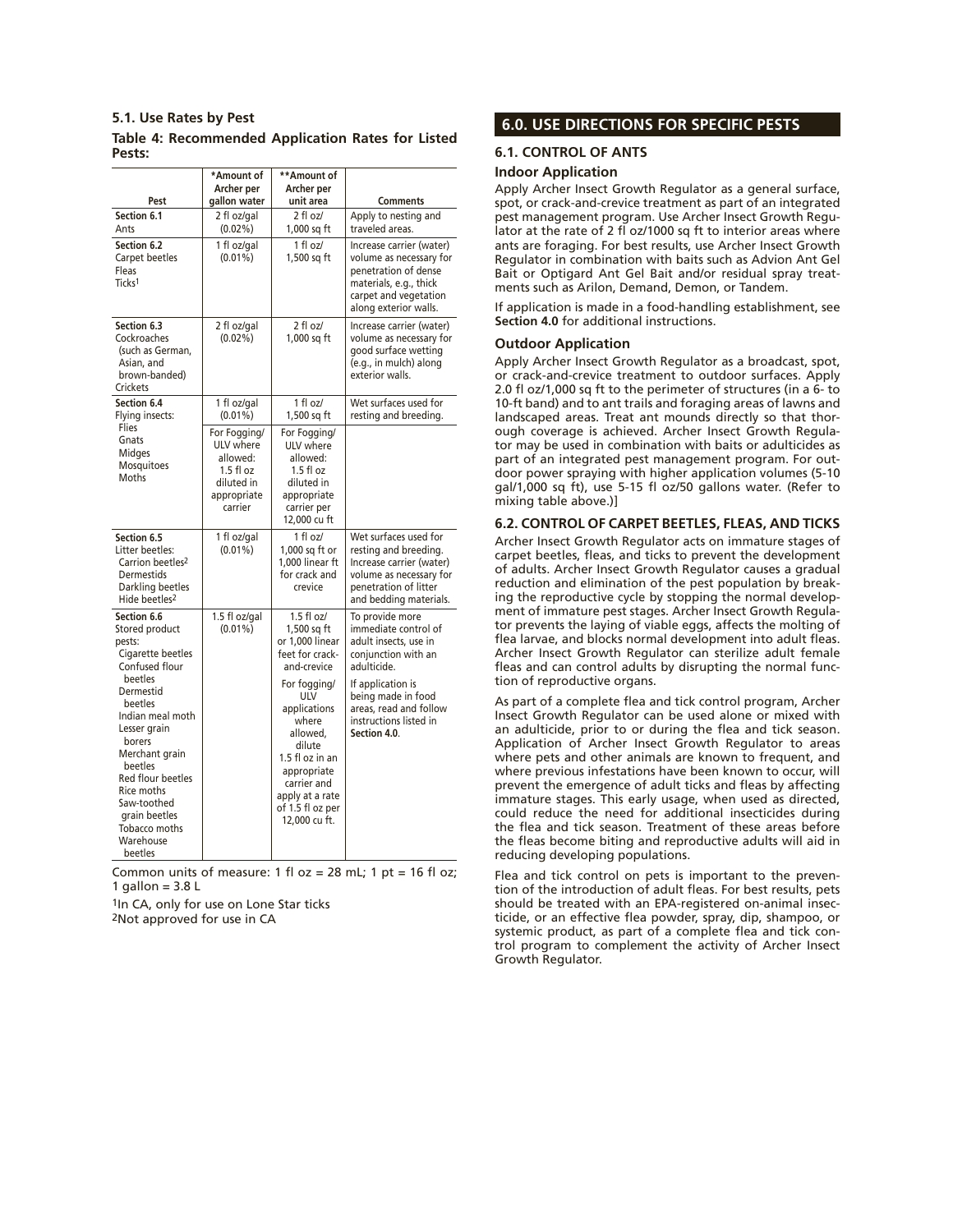#### **Indoor Applications**

Apply dilution of Archer Insect Growth Regulator at the rate of 1 gal/1,500 sq ft of surface area, or in sufficient volume to achieve adequate coverage. Prior to treatment, carpets, draperies, upholstered furniture, pet bedding or resting areas, and closets should be vacuumed thoroughly and the vacuum cleaner bag disposed of in an outdoor trash receptacle. Treat all areas that may harbor fleas, ticks, or carpet beetles, including carpets, furniture, pet sleeping areas, and throw rugs. Treat under cushions of upholstered furniture and where pets may rest. If needed, repeat treatments with Archer Insect Growth Regulator may be made 21 days after previous treatment.

### **Outdoor Applications**

Apply Archer Insect Growth Regulator as an outdoor broadcast, spot, and crack-and-crevice treatment for preventive or remedial control of flea and tick infestations around residential and non-residential buildings, kennels (inside and outside), animal runs, lawn areas and other areas animals frequent. Applications to those areas that are most frequented by pets will be most successful. Remove animals before applying and do not return animals to treated areas until area treated has completely dried. Apply at 1 fl oz/1,500 sq ft in a volume sufficient to provide adequate coverage. Apply directly to buildings, resting areas, walls, floor, animal bedding and run areas. If needed, repeat treatments with Archer Insect Growth Regulator may be made 14 days after last treatment or, if heavy rainfall occurs, repeat as necessary.

If a high population of adult fleas, ticks, or carpet beetles is present, the use of an adulticide may be necessary for immediate control. Archer Insect Growth Regulator may be combined with flea adulticides, such as Arilon, Demand, Demon, or Tandem. Archer Insect Growth Regulator complements the rapid activity of an adulticide by providing long-term control of immature fleas before they develop into biting adults. This application should conform to use precautions and directions for both products used in a tank mix.

### **6.3. CONTROL OF COCKROACHES AND CRICKETS**

Archer Insect Growth Regulator acts on the nymphal stages of German, Asian, and brown-banded cockroaches and crickets, which prevents them from developing into adults. Repeated (weekly, monthly, or quarterly) applications of Archer Insect Growth Regulator alone or with an adulticide will result in the development of cockroaches with twisted wings due to the IGR effects of Archer Insect Growth Regulator. When used as directed, Archer Insect Growth Regulator renders the cockroaches unable to reproduce, thereby breaking the breeding cycle of the cockroach population.

Use of multiple integrated pest management tactics such as sanitation, food source reduction, and selective application of insecticides can help provide long-term control of cockroach populations. Using Archer Insect Growth Regulator in combination with cockroach baits, such as Advion Cockroach Gel Bait, and/or sprayable adulticides (such as Arilon, Demand, Demon, and Tandem) is a good strategy to reduce the risk of developing insecticide resistance.

If a high population of adult cockroaches is present, the use of an adulticide, such as Arilon, Demand, Demon WP, or Tandem, may be necessary for immediate control. Archer Insect Growth Regulator complements the rapid activity of adulticides by providing long-term (up to 6 months) control of cockroach nymphs before they become reproductive adults. Applications of insecticide mixtures should conform to accepted use precautions and directions for both products. Use Archer Insect Growth Regulator at application rates specified above.

#### **Indoor Applications**

Apply dilution of Archer Insect Growth Regulator at the rate of 1 gal/1,000 sq ft of surface area as a spot treatment, surface application, or crack-and-crevice application. Special attention should be paid to typical cockroach harborages, such as along and behind baseboards; beneath sinks; and behind and beneath stoves, refrigerators, and cabinets. Apply to cracks and crevices; around garbage cans and cabinets; along the outside of baseboards, door and window sills; around door and window frames and floors; around and on drains, pipes, plumbing; behind bookcases; in storage and other utility installation areas; in storage areas; on infested furniture; and to the inside of cabinets and closets. Repeat every 3 months or more frequently as necessary.

If application is made in a food-handling establishment, see instructions in **Section 4.0** of this label.

### **Outdoor Applications**

Apply a finished dilution of Archer Insect Growth Regulator in a band 6-10 ft wide adjacent to the foundation wall of the structure, and apply to a height of 2-3 ft on the foundation where pests may be active or may find entrance. Apply as a residual application around window frames, doors, garage doors, patios, carports, shutters, around garbage areas, around moist areas, or to other areas where cockroaches may congregate. If needed, repeat treatments with Archer Insect Growth Regulator may be made 14 days after previous treatment, or if heavy rainfall occurs, repeat as necessary.

If needed, repeat treatments with Archer Insect Growth Regulatory may be made 14 days after previous treatment or, if heavy rainfall occurs, repeat as necessary.

### **6.4. CONTROL OF FLYING INSECT PESTS**

Apply Archer Insect Growth Regulator at the rate of 1 fl oz/ gallon of water or 1 fl oz/1500 sq ft to control of house flies, stable flies, moths, mosquitoes, nuisance flies (such as gnats, midges), and other similar flying insect pests. Archer Insect Growth Regulator is similar to insect growth hormones that occur naturally in flies and other flying insects, having effects on both adult and juvenile stages. In house flies, Archer Insect Growth Regulator causes a decrease in the number and hatching of eggs laid by treated adults. Fly larvae (maggots) show physiological and functional defects leading to the inability to develop into normal adults. When used alone, Archer Insect Growth Regulator will result in a reduction in adult fly populations after 3-4 weeks, when previously hatched adult flies have died naturally. If needed, repeat treatments with Archer Insect Growth Regulator may be made 14 days after previous treatment, or if heavy rainfall occurs, repeat as necessary.

Archer Insect Growth Regulator may be used for control of flying insect pests in, on, and around buildings as previously described in **Section 1.0**. Archer Insect Growth Regulator may be used to control nuisance flies, gnats, midges, and mosquitoes by application into moist breeding areas (potted plants, moist debris, or litter) or into areas holding standing water, such as gutters, drains, pools, and fountains. **Do not** apply directly to any natural bodies of water, such as ponds, lakes, streams, rivers, marshes, and estuaries.

#### **6.4.1. Treatments in Combination with an Adulticide**

For knockdown and more rapid control of adult flying insect pests or to control an influx of flies from untreated areas, use Archer Insect Growth Regulator in alternation or in a tank-mix combination with an adulticidal insecticide, such as Arilon, Demand, Demon, or Tandem insecticides. Combining or alternating Archer Insect Growth Regulator with insecticides having other modes of action may reduce or prevent the development of genetic resistance to these adulticides.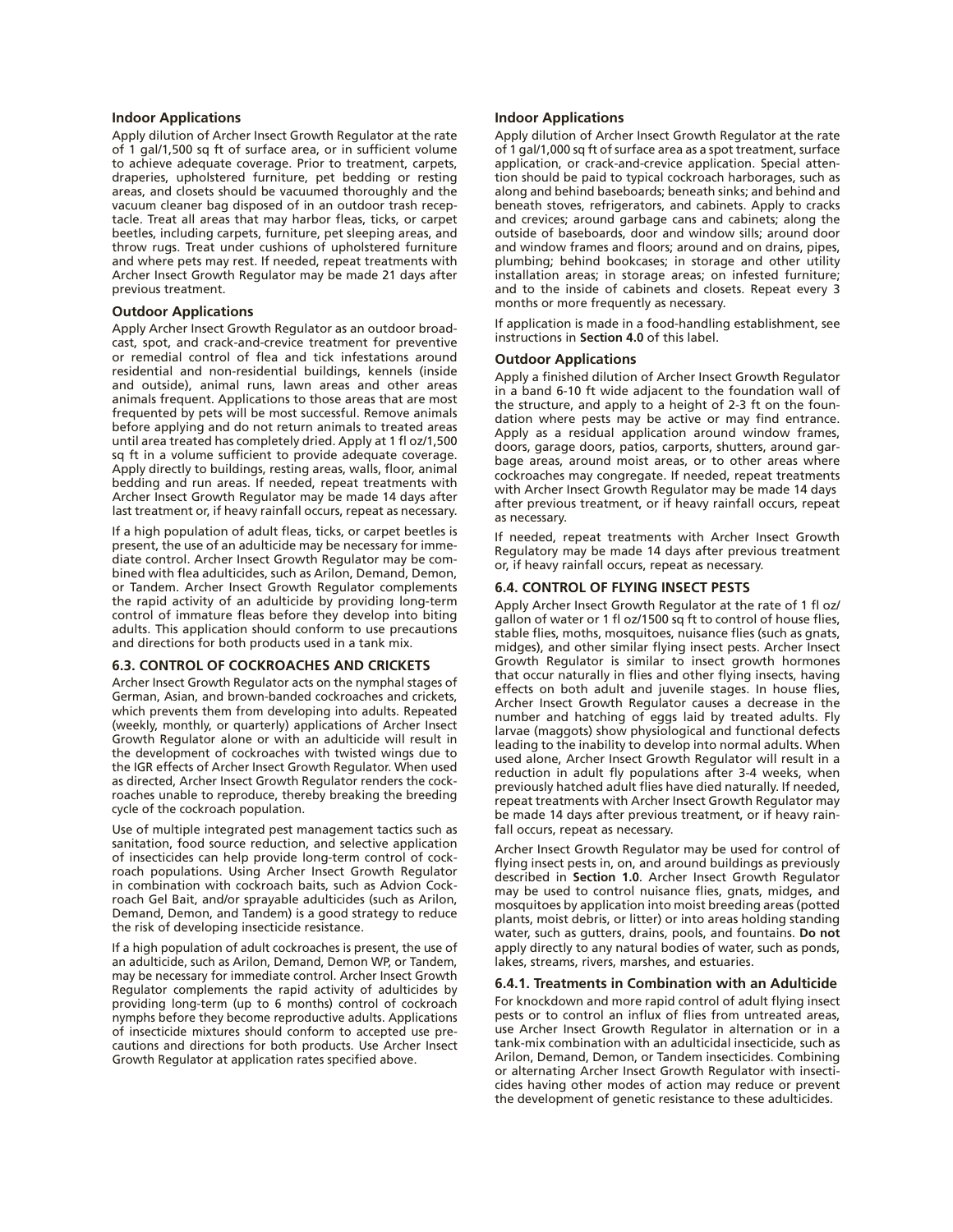Tank-mix applications must be made in accordance with those label instructions that are consistent for each product. Prepare the tank mix using the recommended rate of adulticide and Archer Insect Growth Regulator by adding the adulticide first and making sure it is well mixed and in suspension, and then adding the correct amount of Archer Insect Growth Regulator.

### **6.4.2. Treatments for Flying Insects in, on, and around Livestock and Poultry Housing and Pet Kennels**

Archer Insect Growth Regulator may be used in livestock housing structures (including poultry houses) and pet kennels to control flying insect pests. Apply as a general surface, fogging/ULV, or a crack-and-crevice application to areas where flying pests collect or breed. Treat bird cages or stock pens only after removal of animals. **Do not** contaminate or apply to food or foodstuffs, water or watering equipment.

For effective management of house fly populations in and around animal facilities, an integrated pest management approach using multiple tactics, including cultural control, biological control, and use of insecticides can be highly effective in managing fly populations. Use of fly baits such as Zyrox® Fly Granular Bait can complement the effectiveness of Archer Insect Growth Regulator and other sprayable insecticides.

For surface applications, treat floors, walls, ceilings, doors, around windows, garbage and refuse areas. When used as directed, Archer Insect Growth Regulator will not harm beneficial insects in animal Iitter or bedding, such as predatory wasps. Control will be enhanced when facilities are cleaned and interior applications are supplemented with exterior perimeter treatments.

### **6.4.3. Treatments to Interior Areas and Surfaces**

Apply Archer Insect Growth Regulator at the rate of 1 fl oz/ 1,500 sq ft of surface area or in a volume sufficient to provide adequate coverage. Treat all areas where flying insects may collect, rest, or breed, including vertical walls, ceilings, pipes, conduit, stalls, stanchions, floors, and walkways. When Archer Insect Growth Regulator is used alone, treatments can be extended to animal bedding, manure, and other potential areas where flying insects may breed.

#### **6.4.4. Outdoor Treatments**

Apply Archer Insect Growth Regulator as a broadcast, spot, and crack-and-crevice treatment in a volume sufficient to provide adequate coverage. Use 1-1.5 fl oz of Archer Insect Growth Regulator per gallon of water. For higher volume, power-spray applications (4-10 gallons/1,000 sq ft), the alternate mixing instructions may be used with 5-15 fl oz Archer Insect Growth Regulator per 50 gallons of water. Apply to outside surfaces of buildings, walls, window frames, around garbage cans, eaves, cracks and crevices, decks, porches, patios, garages, stagnant water, moist or shaded areas, and other areas where these pests have been seen or found.

For perimeter control, make a general surface application of Archer Insect Growth Regulator at a rate of 1 fl oz/1,500 sq ft or a volume sufficient to provide adequate coverage. To help prevent infestations of buildings by flying insects, treat soil, vegetation, or other substrates in a band 6-10 ft wide adjacent to the building foundations, walls, around doors and windows, and overhead areas where these pests are active and may find entrance or harborage.

### **6.4.5. Use as a Mosquito Larvicide**

Apply Archer Insect Growth Regulator at the rate of 1-1.5 fl oz/1500 sq ft, using a backpack sprayer, ULV cold fogger, compressed air sprayer or hand-held sprayer. Archer Insect Growth is active only on the immature life stages of mosquitoes. Tank-mix or use in conjunction with an adulticide for immediate kill of biting (adult) mosquitoes.

Treat moist shady areas where mosquitoes rest, harbor, or breed, such as trees, shrubs, landscape plants, tall grass or plant foliage, standing water, gutters, drains, under decks, in-ground sprinkler heads, pet areas, fountains, bird baths, landscape timbers, rocks, pavers, planters, and fences.

- **• Do not** use in natural holding waters or active waterways.
- • Not for wide area mosquito use: **Do not** apply using truck-mounted sprayers or aerial application equipment.

### **6.5. CONTROL OF LITTER BEETLES**

Archer Insect Growth Regulator can be applied to poultry litter in broiler and layer houses infested with darkling, hide, and carrion beetles to break the life cycle of these insect pests. When used as directed, Archer Insect Growth Regulator will not harm beneficial insects in animal litter or bedding, such as predatory wasps. Make broadcast or banded applications of Archer Insect Growth Regulator to litter at the rate of 1 fl oz/1,500 sq ft space in a volume of water sufficient to provide coverage.

For prevention of beetle larvae in litter, remove animals from the area to be treated and remove old litter. Surface treatments made immediately after animals are removed and again just prior to new animal placement are most effective. Adult egg-laying beetles can be killed with an adulticide, such as Demand CS. Application of adulticides to walls and floors between flocks and before reintroduction of animals will suppress beetles that escaped earlier treatment and will help delay onset of future infestations. Pay attention to areas where beetles frequently occur, such as walls, supports, cages, stalls, and around feeders. **Do not** contaminate food, feed, or water.

Apply Archer Insect Growth Regulator uniformly at the rate of 1 fl oz/1,500 sq ft to floor area and to walls, posts, and cage framing (birds grown in cages only). Application should also be made into cracks and crevices around insulation. Reapply after each grow-out or sanitization procedure. Indoor control can be enhanced by making perimeter treatments around the outside of building foundations to prevent migrating adult beetles. Apply Archer Insect Growth Regulator or adulticide insecticides or both in a uniform band at least 1 ft up and 1-4 ft out from foundation. Maintaining a year-round treatment program will prevent background populations from reaching problem levels.

#### **6.6. CONTROL OF STORED PRODUCT PESTS**

Archer Insect Growth Regulator can be used to control stored product pests when applied as a general surface spray, as a spot treatment, or as a crack-and-crevice application. Archer Insect Growth Regulator may also be applied as a fog or ULV application with water or petroleum distillate as a diluent. For immediate control of adult insects, use Archer Insect Growth Regulator as a tank mix with an insecticide registered for control of adult forms of stored product pests. When tank-mixing Archer Insect Growth Regulator with adulticides, follow the most restrictive label limitations and precautions of either product in the mix.

#### **6.6.1. General Surface Applications, Spot Treatments, Crack-and-Crevice, and ULV/Fogging Applications for Stored Product Pests**

For general surface applications, mix 1.5 fl oz Archer Insect Growth Regulator per gallon of water and apply as a diluted spray at a rate of 1 gallon per 1,500 square feet (27 ml/m2). Spray surfaces, into cracks and crevices in walls and floors, under and between pallets, areas at the base of machinery and equipment, under furniture, in mop and equipment closets, behind cabinets, under shelves and racks, around pipes and openings in floors and walls along baseboards, in wall voids, and other areas where insects seek harborage.